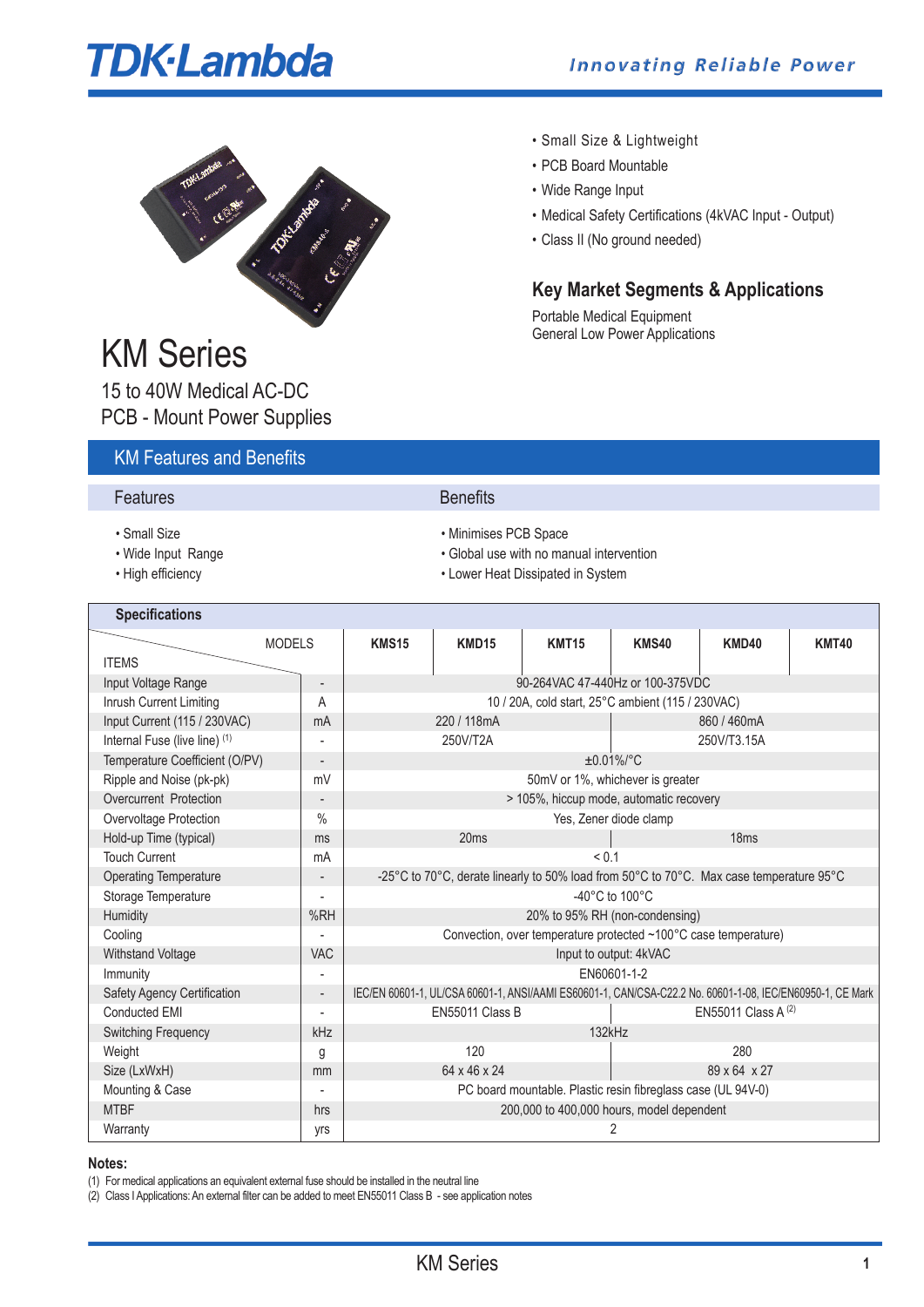

| <b>Model Selector</b>         |                                  |                                        |                                         |                                           |                     |                                             |                |                                                 |                                              |            |
|-------------------------------|----------------------------------|----------------------------------------|-----------------------------------------|-------------------------------------------|---------------------|---------------------------------------------|----------------|-------------------------------------------------|----------------------------------------------|------------|
| <b>Model</b>                  |                                  | <b>Output</b><br><b>Voltage</b><br>(V) | <b>Minimum</b><br><b>Current</b><br>(A) | <b>Maximum</b><br><b>Current</b> )<br>(A) | <b>Power</b><br>(W) | <b>Output Set</b><br><b>Accuracy</b><br>(%) | Line<br>$(\%)$ | Load<br><b>Regulation Regulation (1)</b><br>(%) | <b>Cross</b><br><b>Regulation Efficiency</b> | $(\%)$     |
| <b>Single Output</b>          |                                  |                                        |                                         |                                           |                     |                                             |                |                                                 |                                              |            |
| <b>KMS15-3P3</b><br>KMS40-3P3 | V <sub>1</sub><br>V <sub>1</sub> | 3.3V<br>3.3V                           | 0A<br>80mA                              | 3.00A<br>8.00A                            | 9.9W<br>26.4W       | ±2%<br>±2%                                  | 0.5%<br>0.5%   | 1%<br>$1\%$                                     | $\overline{\phantom{0}}$                     | 74%<br>75% |
| <b>KMS15-5</b>                | V <sub>1</sub>                   | 5V                                     | 0A                                      | 3.00A                                     | <b>15W</b>          | ±2%                                         | 0.5%           | 1%                                              | $\blacksquare$                               | 78%        |
| <b>KMS40-5</b>                | V <sub>1</sub>                   | 5V                                     | 80 <sub>m</sub> A                       | 8.00A                                     | 40W                 | ±2%                                         | 0.5%           | 1%                                              | L,                                           | 79%        |
| <b>KMS15-9</b>                | V <sub>1</sub>                   | 9V                                     | 0A                                      | 1.67A                                     | <b>15W</b>          | ±2%                                         | 0.5%           | 1%                                              | $\overline{\phantom{a}}$                     | 79%        |
| <b>KMS40-9</b>                | V <sub>1</sub>                   | 9V                                     | 44mA                                    | 4.44A                                     | 40W                 | ±2%                                         | 0.5%           | $1\%$                                           | $\blacksquare$                               | 82%        |
| <b>KMS15-12</b>               | V <sub>1</sub>                   | 12V                                    | 0A                                      | 1.25A                                     | <b>15W</b>          | ±2%                                         | 0.5%           | 1%                                              | $\overline{\phantom{a}}$                     | 81%        |
| KMS40-12                      | V <sub>1</sub>                   | 12V                                    | 33mA                                    | 3.33A                                     | 40W                 | ±2%                                         | 0.5%           | $1\%$                                           | $\overline{\phantom{0}}$                     | 83%        |
| <b>KMS15-15</b>               | V <sub>1</sub>                   | <b>15V</b>                             | 0A                                      | 1.00A                                     | <b>15W</b>          | ±2%                                         | 0.5%           | 1%                                              | $\overline{\phantom{a}}$                     | 81%        |
| KMS40-15                      | V <sub>1</sub>                   | <b>15V</b>                             | 26.7mA                                  | 2.67A                                     | 40W                 | ±2%                                         | 0.5%           | 1%                                              | $\blacksquare$                               | 83%        |
| <b>KMS15-24</b>               | V <sub>1</sub>                   | <b>24V</b>                             | 0A                                      | 0.62A                                     | <b>15W</b>          | ±2%                                         | 0.5%           | 1%                                              | $\overline{\phantom{a}}$                     | 83%        |
| KMS40-24                      | V <sub>1</sub>                   | 24V                                    | 16.7mA                                  | 1.67A                                     | 40W                 | ±2%                                         | 0.5%           | 1%                                              | L,                                           | 83%        |
| <b>Dual Output</b>            |                                  |                                        |                                         |                                           |                     |                                             |                |                                                 |                                              |            |
| KMD15-55                      | V <sub>1</sub>                   | $+5V$                                  | 150mA                                   | 1.5A                                      | <b>15W</b>          | ±2%                                         | 0.5%           | 1%                                              | 5%                                           | 78%        |
|                               | V <sub>2</sub>                   | $-5V$                                  | 150mA                                   | 1.5A                                      |                     | ±2%                                         | 0.5%           | 1%                                              | 5%                                           |            |
| KMD40-55                      | V <sub>1</sub>                   | $+5V$                                  | 400mA                                   | 4A                                        | 40W                 | ±2%                                         | 0.5%           | 1%                                              | 5%                                           | 79%        |
|                               | V <sub>2</sub>                   | $-5V$                                  | 400mA                                   | 4A                                        |                     | ±2%                                         | 0.5%           | 1%                                              | 5%                                           |            |
| KMD40-512                     | V <sub>1</sub>                   | 5V(2)                                  | 1250mA                                  | 5A                                        | 40W                 | $\pm 3\%$                                   | 0.5%           | 2%                                              | 1%                                           | 80%        |
|                               | V <sub>2</sub>                   | 12V(2)                                 | 312mA                                   | 1.25A                                     |                     | ±5%                                         | 5.0%           | 6%                                              | 7%                                           |            |
| KMD40-524                     | V <sub>1</sub><br>V <sub>2</sub> | 5V(2)                                  | 1250mA<br>156mA                         | 5A<br>0.625A                              | 40W                 | $\pm 3\%$<br>$\pm 5\%$                      | 0.5%<br>5.0%   | 2%<br>6%                                        | $1\%$<br>7%                                  | 80%        |
| KMD15-1212                    | V <sub>1</sub>                   | 24V(2)<br>$+12V$                       | 62.5mA                                  | 0.625A                                    | <b>15W</b>          | ±2%                                         | 0.5%           | 1%                                              | 3%                                           | 80%        |
|                               | V <sub>2</sub>                   | $-12V$                                 | 62.5mA                                  | 0.625A                                    |                     | ±2%                                         | 0.5%           | 1%                                              | 3%                                           |            |
| KMD40-1212                    | V <sub>1</sub>                   | $+12V$                                 | 166mA                                   | 1.66A                                     | 40W                 | ±2%                                         | 0.5%           | 1%                                              | 5%                                           | 83%        |
|                               | V <sub>2</sub>                   | $-12V$                                 | 166mA                                   | 1.66A                                     |                     | ±2%                                         | 0.5%           | 1%                                              | 5%                                           |            |
| KMD15-1515                    | V <sub>1</sub>                   | $+15V$                                 | 50 <sub>m</sub> A                       | 0.5A                                      | <b>15W</b>          | ±2%                                         | 0.5%           | 1%                                              | 3%                                           | 81%        |
|                               | V <sub>2</sub>                   | $-15V$                                 | 50 <sub>m</sub> A                       | 0.5A                                      |                     | ±2%                                         | 0.5%           | 1%                                              | 3%                                           |            |
| KMD40-1515                    | V <sub>1</sub>                   | $+15V$                                 | 133mA                                   | 1.33A                                     | 40W                 | ±2%                                         | 0.5%           | 1%                                              | 5%                                           | 81%        |
|                               | V <sub>2</sub>                   | $-15V$                                 | 133mA                                   | 1.33A                                     |                     | ±2%                                         | 0.5%           | 1%                                              | $5\%$                                        |            |
| <b>Triple Output</b>          |                                  |                                        |                                         |                                           |                     |                                             |                |                                                 |                                              |            |
| KMT15-51212                   | V <sub>1</sub>                   | 5V(3)                                  | 500mA                                   | 2A                                        | <b>15W</b>          | ±2%                                         | 0.5%           | 1%                                              | 1%                                           | 78%        |
|                               | V <sub>2</sub>                   | $+12V$                                 | 50 <sub>m</sub> A                       | 0.2A                                      |                     | $\pm 3\%$                                   | 2.0%           | 5%                                              | 5%                                           |            |
|                               | V <sub>3</sub>                   | $-12V$                                 | 50 <sub>m</sub> A                       | 0.2A                                      |                     | $\pm 3\%$                                   | 2.0%           | 5%                                              | $5\%$                                        |            |
| KMT40-51212 V1                |                                  | 5V(3)                                  | 1250mA                                  | 5A                                        | 40W                 | ±3%                                         | 0.5%           | 3%                                              | 3%                                           | 80%        |
|                               | V <sub>2</sub>                   | $+12V$                                 | 150mA                                   | 0.6A                                      |                     | $\pm 5\%$                                   | 5.0%           | 7%                                              | 7%                                           |            |
|                               | V <sub>3</sub>                   | $-12V$                                 | 150mA                                   | 0.6A                                      |                     | $\pm 5\%$                                   | 5.0%           | 7%                                              | 7%                                           |            |
| KMT15-51515                   | V <sub>1</sub>                   | 5V(3)                                  | 500mA                                   | 2A                                        | <b>15W</b>          | ±2%                                         | 0.5%           | 1%                                              | 1%                                           | 78%        |
|                               | V <sub>2</sub>                   | $+15V$                                 | 37.5mA                                  | 0.15A                                     |                     | $\pm 3\%$                                   | 2.0%           | 5%                                              | 5%                                           |            |
|                               | V <sub>3</sub>                   | $-15V$                                 | 37.5mA                                  | 0.15A                                     |                     | $\pm 3\%$                                   | 2.0%           | 5%                                              | $5\%$                                        |            |
| KMT40-51515                   | V <sub>1</sub>                   | 5V(3)                                  | 1250mA                                  | 5A                                        | 40W                 | $\pm 3\%$                                   | 0.5%           | 3%                                              | 3%                                           | 80%        |
|                               | V <sub>2</sub>                   | $+15V$                                 | 125mA                                   | 0.5A                                      |                     | $\pm 5\%$                                   | 5.0%           | 7%                                              | 7%                                           |            |
|                               | V <sub>3</sub>                   | $-15V$                                 | 125mA                                   | 0.5A                                      |                     | $\pm 5\%$                                   | 5.0%           | 7%                                              | 7%                                           |            |

| <b>Pinout KM15</b> |            |                             |                   |
|--------------------|------------|-----------------------------|-------------------|
| PIN#               | Single O/P | <b>Function</b><br>Dual O/P | <b>Triple O/P</b> |
| 1                  | No Pin     | No Pin                      | No Pin            |
| $\overline{2}$     | AC(L)      | AC(L)                       | AC(L)             |
| 3                  | AC(N)      | AC(N)                       | AC(N)             |
| $\overline{4}$     | -DC        | -DC                         | +5V GND           |
| 5                  | No Pin     | <b>GND</b>                  | $+5V$             |
| 6                  | No Pin     | No Pin                      | -DC               |
| 7                  | +DC        | +DC                         | No Pin            |
| 8                  | No Pin     | No Pin                      | <b>GND</b>        |
| 9                  | No Pin     | No Pin                      | $+DC$             |

| <b>Pinout KM40</b> |                                                                             |            |                  |            |  |  |  |
|--------------------|-----------------------------------------------------------------------------|------------|------------------|------------|--|--|--|
| PIN#               | <b>Function</b><br>Dual O/P<br>5S/12&24S<br>Single O/P<br><b>Triple O/P</b> |            |                  |            |  |  |  |
| 1                  | AC(L)                                                                       | AC(L)      | AC(L)            | AC(L)      |  |  |  |
| $\overline{2}$     | AC(N)                                                                       | AC(N)      | AC(N)            | AC(N)      |  |  |  |
| 3                  | $+DC$                                                                       | $+DC$      | $+O/P2$          | $+DC$      |  |  |  |
| $\overline{4}$     | No Pin                                                                      | No Pin     | $+O/P1$          | $+5V$      |  |  |  |
| 5                  | -DC                                                                         | <b>GND</b> | GND <sub>1</sub> | <b>GND</b> |  |  |  |
| 6                  | No Pin                                                                      | No Pin     | GND <sub>2</sub> | +5V GND    |  |  |  |
| 7                  | No Connection                                                               | -DC        | No Connection    | -DC        |  |  |  |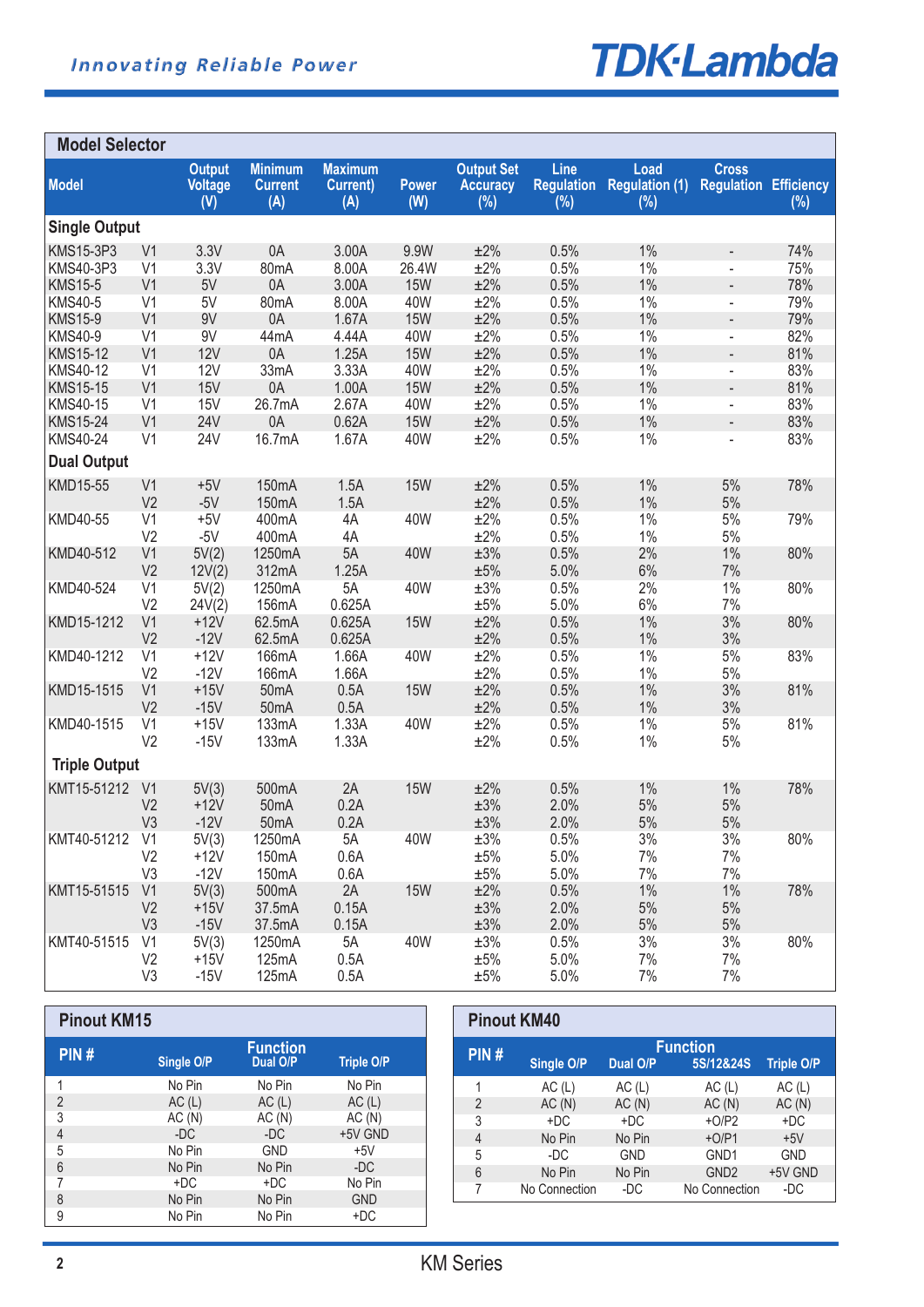## **TDK-Lambda**

#### **M (Top View)**  Outline Drawing KM15 Series



## Outline Drawing KM40 Series



#### Derating Curves KM15 Series



## Derating Curves KM40 Series